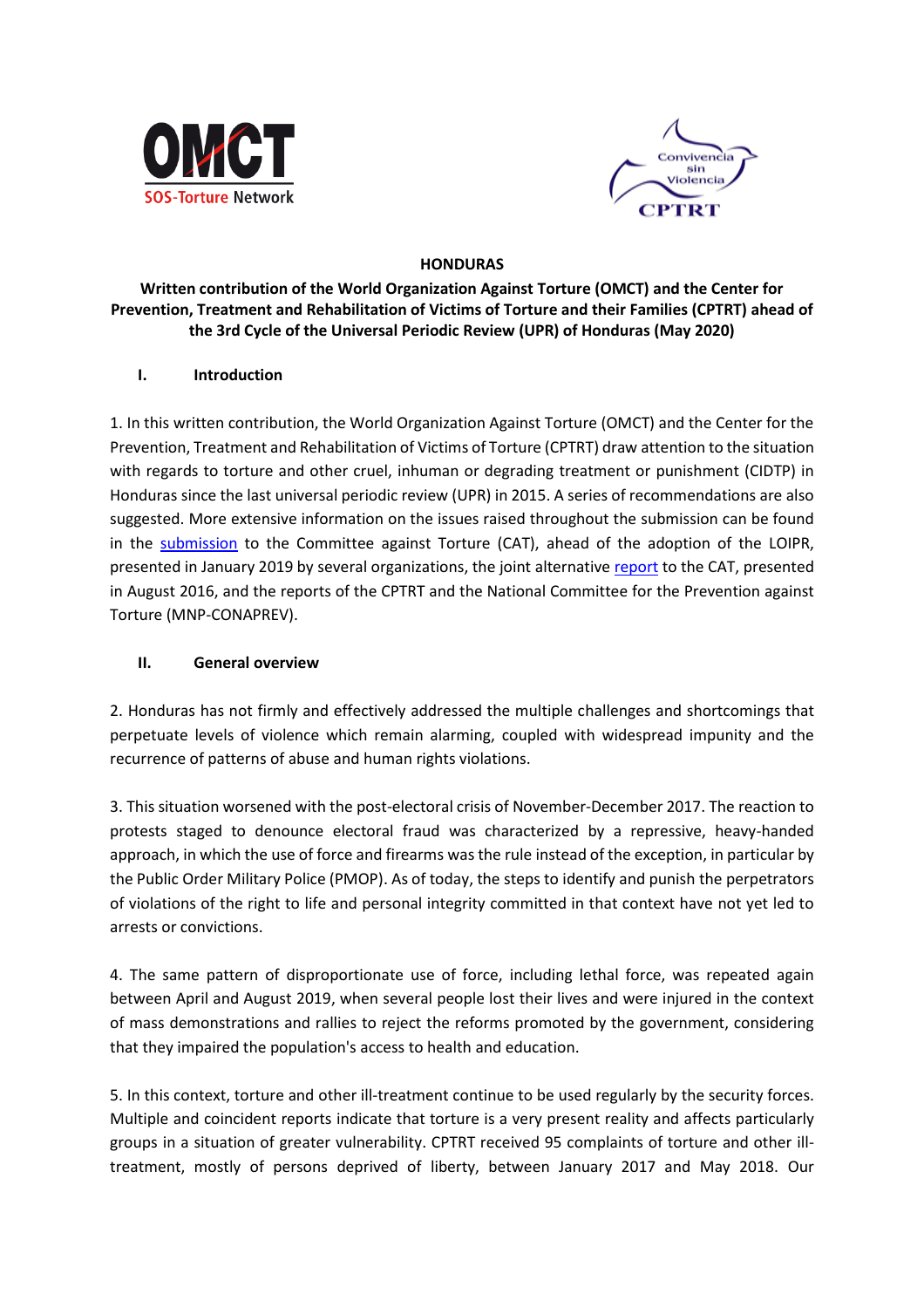organizations are deeply concerned about the almost total absence of statistical and qualitative data on the incidence of torture in the country, despite the recommendations made by the CAT in this regard and requests made during recent OMCT visits to the country. This situation shows unsatisfactory levels of transparency and lack of willingness on the part of the State to identify, keep record and monitor acts or omissions amounting to torture and ill-treatment by public servants.

6. Against this backdrop, victims very seldom file complaints due to fear of reprisals; the public defense and prosecutors do not have the capacity nor the interest to detect the commission of acts of torture, and in a few cases in which victims report, the vast majority of complaints are discontinued. When investigations proceed, the perception of defense lawyers is that judges are very reluctant and unlikely to press charges for torture.

## **III. Legal framework and definition of torture**

7. Honduras has ratified the main regional and international instruments to prevent, prohibit and eradicate torture. However, Honduras has not made the declaration that allows the examination of individual communications by the CAT under article 22 of the Convention against Torture.

8. At the domestic level, the definition of torture in the new Criminal Code of Honduras (2019) does not meet the requirements of article 1 of the Convention against Torture, since it limits the active subject to the "employee or public official who in the exercise of his position ", excluding individuals acting at the instigation or with the consent or acquiescence of a public official or other person in the exercise of public functions.

# **IV. Militarization of basic state functions, including the penitentiary system**

9. In Honduras the militarization of the most basic functions of the State persists. Despite the fact that the government has publicly committed, in international fora, to demilitarize key sectors such as the penitentiary system, such promises have not been fulfilled; on the contrary, the armed forces control or are heavily involved in very sensitive functions of the State.

10. While the Committee against Torture in its last review in 2016 [\(CAT/C/HND/CO/ 2,](https://tbinternet.ohchr.org/_layouts/15/treatybodyexternal/Download.aspx?symbolno=CAT%2fC%2fHND%2fCO%2f2&Lang=en) August 26, 2016) urged Honduras "to prioritize handing over the management of prisons to the National Prison Institute. The State party should end the practice of detaining persons accused of ordinary crimes in military facilities "(para. 16), in 2019 three military facilities are still used to hold persons deprived of liberty - First Infantry Battalion, Second Tactical Infantry Battalion , Third Infantry Battalion -, with 70 persons detained as of July 2019. Likewise, the Los Cobras Preventive Center, also a military installation, is being used as a detention center for juvenile offenders.

11. It is worth nothing that the administration and custody of persons deprived of liberty by the military not only occurs in these military facilities, but since 2014 there has also been a growing militarization in several prisons in the country, including maximum security prisons: Ilama, in Santa Bárbara ("Pozo I") and Morocelí, El Paraíso ("La Tolva" or "Pozo II"). These prisons are not only managed by members of the armed forces, also guard and custody functions are carried out by the military.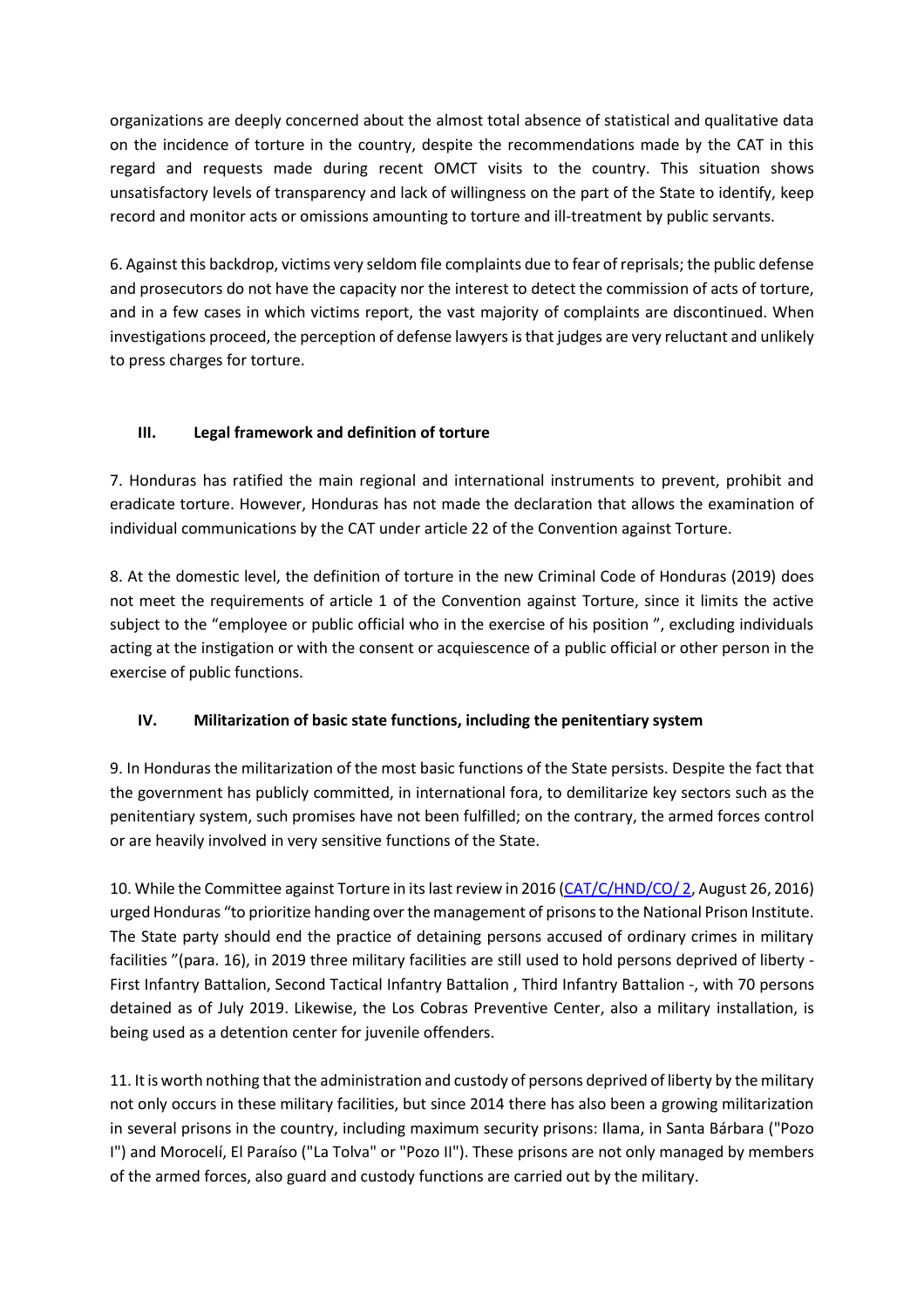12. In the National Penitentiary Center of Támara, which holds the largest number of prisoners, a wave of deaths in custody has been observed recently. In September 2019 alone, several inmates were found dead with signs of violence<sup>1</sup> and there was a riot in June 2019 that left deaths and injuries.

13. This pattern has been verified by the Inter-American Commission on Human Rights (IACHR) in its preliminary report of the visit to Honduras between July and August 2018: "Despite the fact that the legislation in force prohibits the presence of military forces within the penitentiary system, and despite the state's claim that it is transforming this into a civil institution, it is still marked by noticeable involvement on the part of the armed forces"  $2$ .

14. The progressive use of the armed forces in the penitentiary and criminal justice system has also led to hearings being held before judges within the same military facilities. This practice occurred in several cases of detainees who participated in the mentioned protests.

## **V. Conditions of detention**

15. The Criminal Procedure Code continues to establish twenty-one crimes for which pre-trial detention is mandatory (see article 184, amended by Decree 56-2013, of May 17, 2013), rendering impossible the decrease of pretrial detainees, which exceeds the percentage of persons condemned and has a direct impact on the overcrowding of prisons.

16. The prison population continues to grow worryingly. According to official data, in July 2019 there were 21,610 persons deprived of liberty in 28 detention centers nationwide, including military facilities. Of the total national prison population, 11,798 are pre-trial detainees and 9,598 convicted.

17. In January 2017, the prison population was 18,601, which represents an increase of more than 15% in a year and a half. Regarding overcrowding, the capacity of the prisons did not reach 11,000 in 2018, which indicates that the prison population almost doubles the capacity with the ensuing severe and widespread overcrowding. In extreme cases such as La Esperanza prison, Department of Intibucá, overcrowding reaches 587%.

18. In the new prisons (Ilama, Morocelí, Porvenir), the so-called "megacárceles", where persons deprived of liberty have been transferred from the most overcrowded prisons, such as the prison of San Pedro Sula, closed in 2017, a deterioration of basic aspects of life in custody has been reported, in particular due to increased isolation (with barely any access to the outside world, lack of natural light and permanent enclosure in modules), a harsher treatment by guards (military), among others. It is also common for prison guards to employ toxic gases to spray inmates, e.g. on March 8, 2018 at El Porvenir prison and more recent episodes denounced by persons arrested in the context of the 2019 protests.

 $\overline{a}$ <sup>1</sup> 21 de septiembre de 2019 [\(https://www.latribuna.hn/2019/09/21/hallan-ahorcado-a-reo-en-carcel-de-tamara/\)](https://www.latribuna.hn/2019/09/21/hallan-ahorcado-a-reo-en-carcel-de-tamara/), 3 de septiembre de 2019 [\(https://www.latribuna.hn/2019/09/03/reo-es-encontrado-muerto-en-carcel-de-tamara/](https://www.latribuna.hn/2019/09/03/reo-es-encontrado-muerto-en-carcel-de-tamara/)), 5 de septiembre de 2019 [\(https://confidencialhn.com/honduras-matan-a-golpes-a-supuesto-violador-de-nina-en-san-lorenzo/\)](https://confidencialhn.com/honduras-matan-a-golpes-a-supuesto-violador-de-nina-en-san-lorenzo/)

<sup>2</sup> CIDH, Observaciones Preliminares de la visita de la CIDH a Honduras, p.18, *visita in loco* del 30 de julio al 3 de agosto de 2018. Disponible en<http://www.oas.org/es/cidh/prensa/comunicados/2018/ObsPrelHnd.pdf>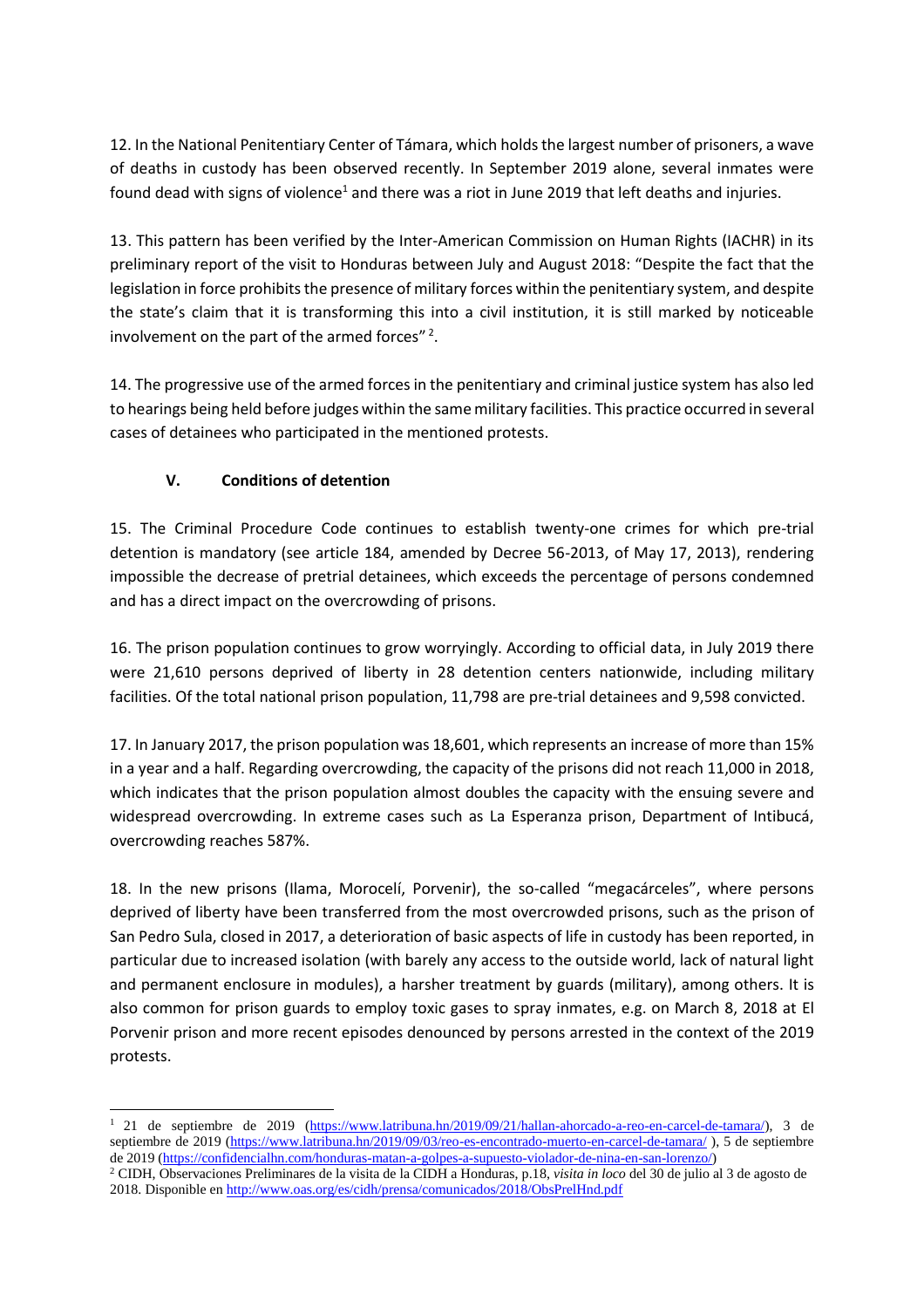19. This situation has got worse with the application of the Regulation Governing Prison Visits (Agreement 001-2016, published on October 27, 2016 (Official Gazette No.34,171)), which has led to a de facto abolition of the right to receive visits for around 8,600 persons deprived of liberty, who cannot bear the cost and administrative procedures required by this regulation.

20. Ultimately, the concerns raised by the CAT in 2016 remain valid: "The Committee is nevertheless concerned about the provisions governing the treatment of prisoners considered to be highly dangerous and aggressive, as in practice they are subjected to a regime of prolonged isolation for the period of their sentence" (para. 21).

21. It is also a matter of serious concern that persons deprived of liberty report that no medical examination is carried out upon arrest or detention, even though many of them show signs of torture or ill-treatment committed during detention and transfer. Concerns have also been raised over the fact that CONAPREV commissioners and civil society organisations requesting access to detention centers are increasingly subject to restrictions, which has been aggravated by the deployment of the Prison Control Forces since November 2018 (*Fuerzas de Control Penitenciario*).

## **VI. National Preventive Mechanism**

22. In the CAT [follow-up report,](https://tbinternet.ohchr.org/_layouts/15/treatybodyexternal/Download.aspx?symbolno=INT%2fCAT%2fNGS%2fHND%2f29863&Lang=en) CONAPREV pointed out that the institution had an approved budget for 2017 of L.9,000,000.00 (USD 391,000), which was insufficient to fulfil its mandate in a rigorous and effective manner, ensuring the hiring of a minimum team of the necessary technical experts. CONAPREV stressed that only 7% of the budget was allocated to conduct prison monitoring visits, which was insufficient.

23. This budget remained low, in particular as the NPM ceased to have direct support from external donors. The budget allocation has been increased in the 2019 national budget, however, concerns remain as CONAPREV does not have financial autonomy, it depends on the Governance Cabinet (after adoption of the Decree of March 23, 2018, article 2.12) , which has the power to limit or control the budgetary provision to cover the operations of CONAPREV.

24. The mentioned [decree](http://ceniss.gob.hn/MarcoLegal/23-DE%20MARZO-2018-34.pdf) provides that CONAPREV is subordinated, at the management and planning level, to the Governance Cabinet, a situation that has been perceived as a threat to its independence, a cornerstone for the fulfillment of its mandate.

25. CONAPREV also sees the scope of its independent monitoring work limited because of the lack of access to protection measures assigned to its commissioners, who have been threatened and risk suffering attacks against their life and personal integrity. Also, CONAPREV has denounced that on many occasions they have been denied direct and confidential access to detainees, a situation that is getting worse with the progressive presence of military personnel in prison facilities.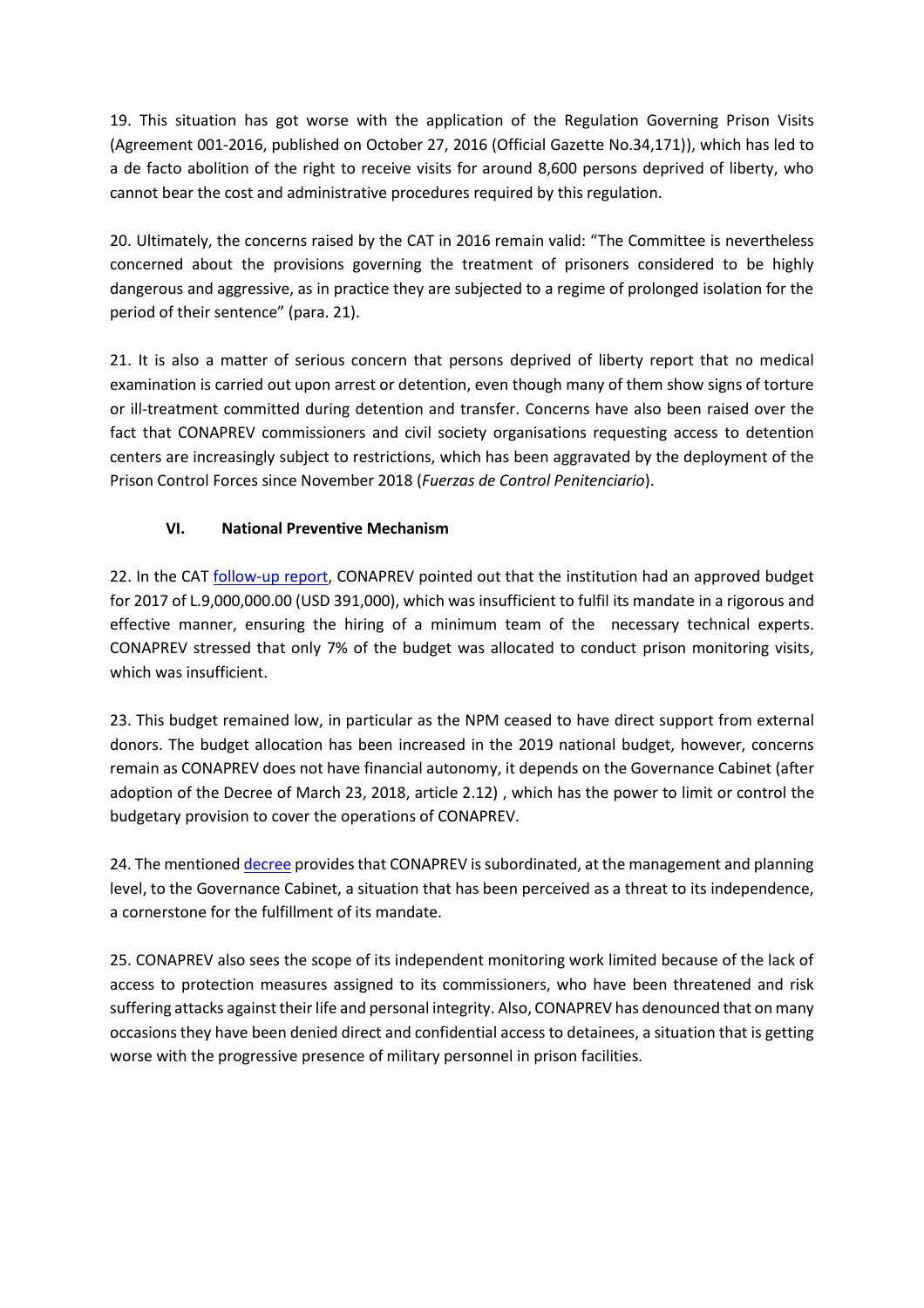## **VII. Excessive use of force, arbitrary detentions and allegations of torture and illtreatment in the framework of the exercise of the rights to freedom of assembly, association and expression**

26. During the protests that broke out after the elections of November 26, 2017, the OHCH[R concluded](https://www.ohchr.org/Documents/Countries/HN/2017ReportElectionsHRViolations_Honduras_EN.pdf) that, between November 29 and December 22, 2017, at least 23 people had been killed, including 22 civilians and 1 police officer. According to the OHCHR, at least 16 of the victims, including 2 women and 2 children, lost their lives due to gunshot wounds due to the action of the security forces while dispersing the protests. At least 12 of the 13 dead, as well as most of the injured, are attributed to military forces, and 1 to the National Police. Civil society organizations count 232 people injured between November 29 and December 31, 2017.

27. More than 1,350 people were arrested for violating the curfew between December 1 and 5, 2017, and at least 114 people have faced criminal charges for their alleged involvement in crimes committed during the protests, of which four continue in pretrial detention. During the dispersion of protests, law enforcement officers also made indiscriminate use of tear gas, including in closed spaces as private homes. During the arrest and detention, many people reported acts that could constitute torture or ill-treatment.

28. CONAPREV, in a specific report published, detailed acts of torture and ill-treatment against 34 persons detained in the 105 Brigade (Army Battalion) in San Pedro Sula, which , after 3 days, were transferred to the Ilama prison, where the ill-treatment continued.

29. As noted earlier, numerous demonstrations and protests took place in Honduras between April and August 2019. Our organizations received consistent reports indicating the violent repression exerted by police, military and armed civilian groups against demonstrators. As of June 27, the repression had left at least six dead, including a minor, in various departments of the country (Francisco Morazán, Cortés, La Paz, Intibucá), due to the impact of firearms, as well as the tear gas inhalation. Information was also received that indicated the murder of several people, including student leaders, such as the case of Lesbin Daniel Ávila Caballero (18), who had participated in the protests, by armed civilians.

30. Among the injured persons, there are several students who were hit by live ammunition when, on June 24, 2019, a squad of the Military Police of the Public Order (PMOP) entered, armed with rifles, inside the facilities of the National Autonomous University of Honduras (UNAH).

31. In the framework of the last visit to the country, in June 2018, a delegation of OMCT experts [concluded,](https://www.omct.org/es/monitoring-protection-mechanisms/statements/honduras/2018/06/d24945/) regarding crowd management in protests, and in light of the lack of progress in the investigation of human rights violations occurred in the framework of the protests at the end of 2017, that the Honduran authorities "still did not respect the principles of legality, necessity, proportionality and precaution, (…)", pointing out that there was a "need to adopt a law on the use of force , increase the training of law enforcement officials and exclude the armed forces from tasks related to public order".